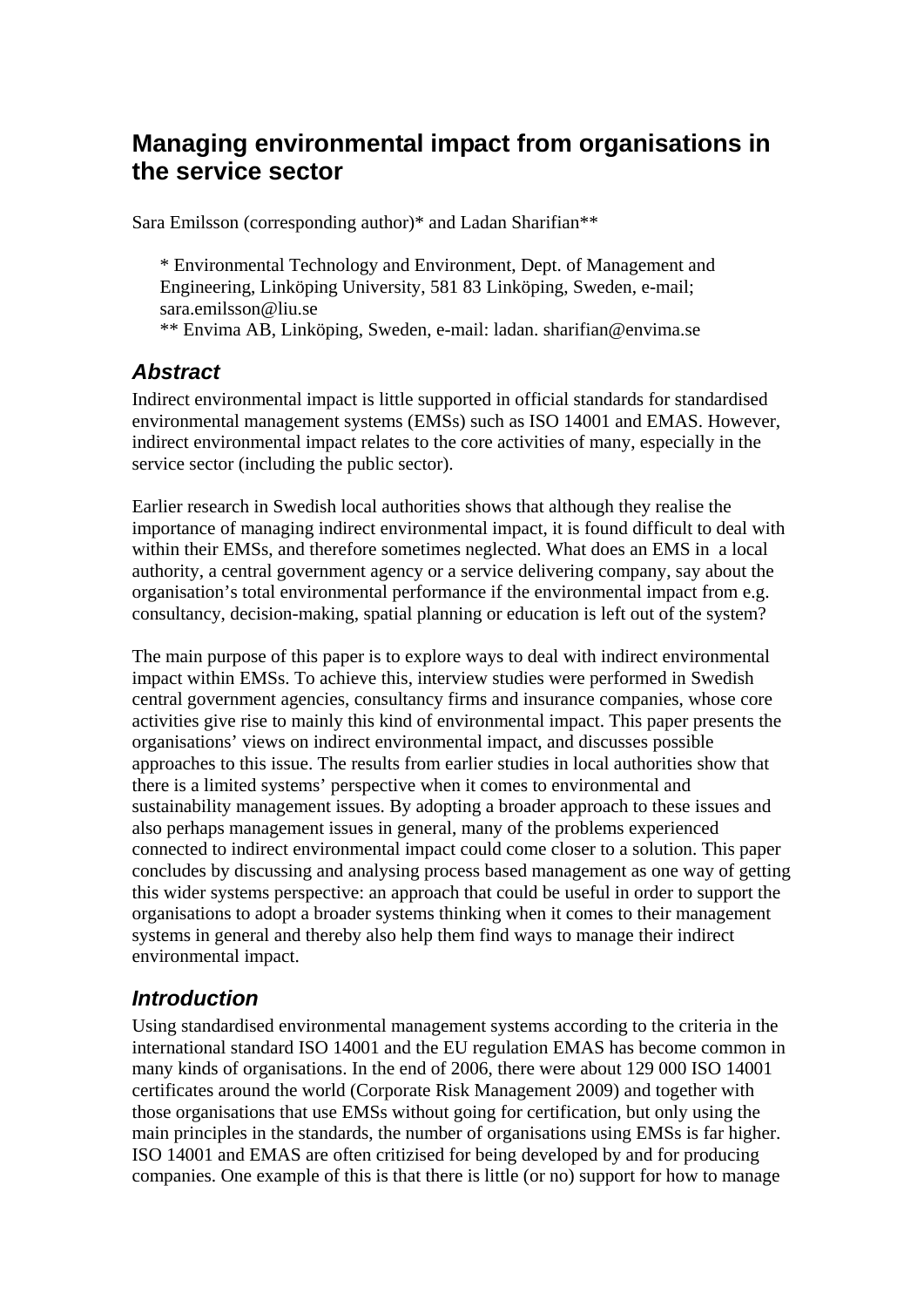indirect environmental impact in these standards. For organisations in the service sector, it is often the indirect environmental impact that is of most significance for their core activities, however, it has proven difficult to deal with this impact for example due to its complexity and difficulty to measure and follow up. There is a broad range of activities that could give rise to indirect environmental impact. The Swedish EPA has exemplified a few categories of activities: directions, advice, various decisions, sharing of knowledge and information, research, and environmental monitoring of industrial sites (Swedish EPA, 2004). There is no firm definition of indirect environmental impact in ISO 14001 or in EMAS, however indirect environmental impact was, in an earlier study defined as:

"Indirect environmental impact constitutes any change to the environment, whether adverse or beneficial, wholly or partially resulting from an element of an organization's activities or products or services, influencing other actors' prerequisites to perform their activities." (Emilsson and Hjelm, 2007)

This definition indicates that environmental impact arises when the organization changes or has an impact on the prerequisites for other actors to perform their activities. Experiences from studies in Swedish local authorities show that indirect environmental impact often is experienced as difficult to manage and therefore choose not to include the indirect environmental impact in their EMSs. Other studies also show that companies choose to exclude the indirect environmental impact due to the ISO 14001 requirement of measurability and documentation (Procopé and Axelsson, 2003). This requirement could be seen as an indication that organisations should prioritise environmental aspects based on the possibilities to directly measure the environmental performance. However, if organisations in the service sector exclude activities connected to indirect environmental impact from their EMSs (often connected to their core activities), the credibility of the use of the tool EMS could be questioned. For example, environmental performance measured within the system is then limited to a small and perhaps not very significant part of the activities of the organisations.

In many cases, the indirect environmental impact is closely connected to how the organisations responds to climate change. Most organisations have a vast number of strategies and policies. How these strategies and policies reflect environmental awareness and attitudes to climate change is very important for how the organisations act and also for their environmental performance. For example, an organisation's internal guidelines for business travels, how the organisations economize with energy and purchasing directives are issues that all give rise to indirect environmental impact and that all have are important factors for their impact on the climate. By having appropriate and well communicated strategies for these issues, the organisations could decrease their negative impact on the climate. Training and awareness raising campaigns internally in order to increase the employee's understanding of what effects their work and the organisation as a whole has on the climate and what could be done in order to improve the situation are other important issues are related to indirect environmental impact.

This paper takes its point of departure from an earlier research study on the same topic that was carried out in Swedish local authorities. The main purpose of this paper is to explore ways to deal with indirect environmental impact within EMSs in service sector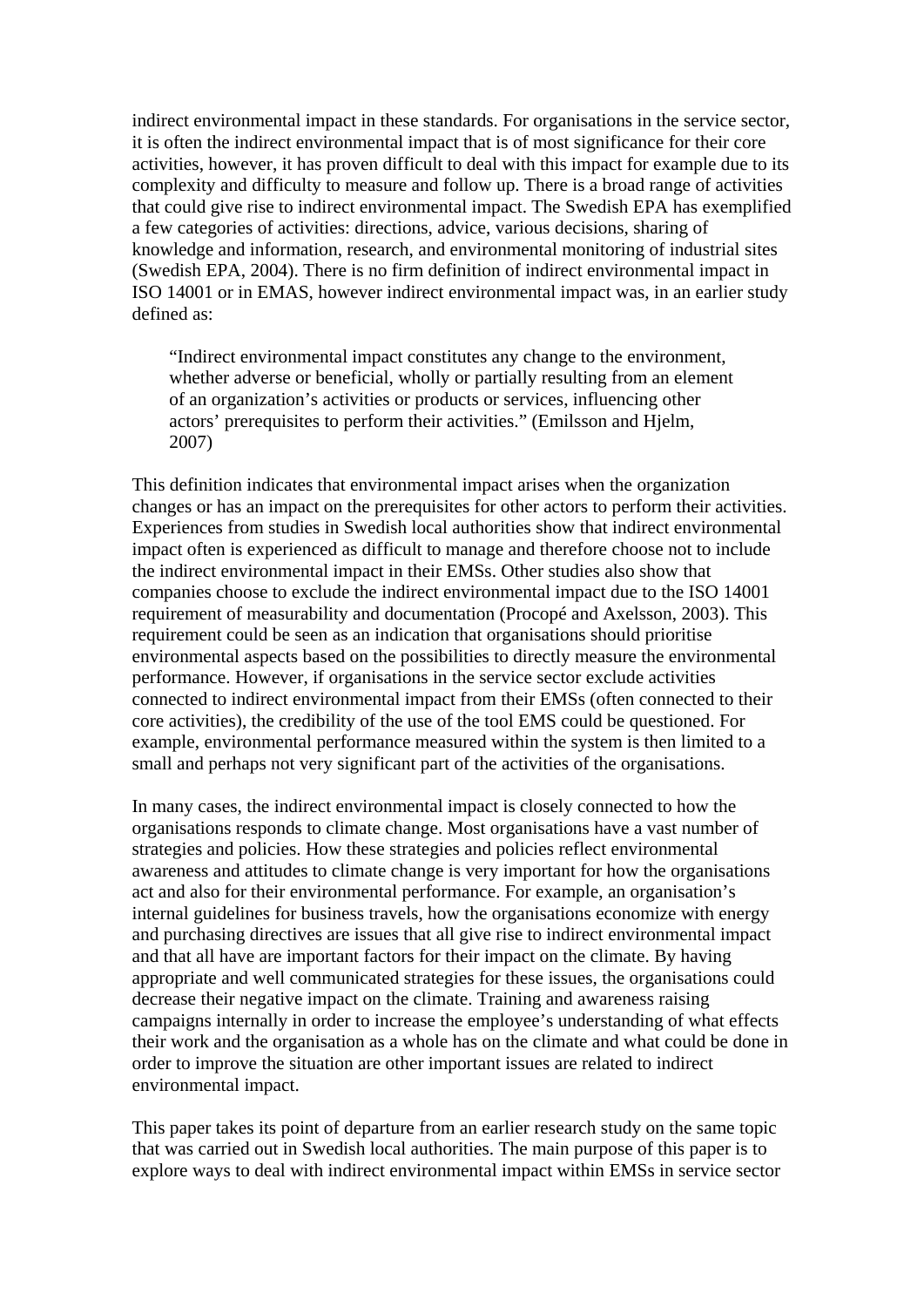in organisations that have ISO 14001 certified EMSs. This is then compared with the ways local authorities manage this issue. Certification of EMSs among Swedish local authorities is very rare and many local authorities find it very difficult to deal with this environmental impact. Therefore, it was interesting to study whether certified organisations have better methods or approaches to indirect environmental impact. Other questions that were in focus for this study is how the studied organisations define indirect environmental impact (since there is no formal definition) and how it is managed.

In order to brief the reader on the results from the preceding study to the research carried out for this paper, there is a brief description of the main results in the following chapter. This is followed by a chapter describing the methodology for this study. Thereafter, the empirical results from this study are presented, followed by an analysis comparing and compiling the two studies. Finally an idea to approach the problem with indirect environmental impact is presented.

#### *Experiences from managing indirect environmental impact in some Swedish local authorities*

This is a brief summary of the main results from the study that this study expands on. See Emilsson and Hjelm (2007) for the full paper.

#### **Reasons for EMS implementation**

Many local authorities in Sweden have a long experience from using EMSs, however third party certification is seldom an aim. The local authorities rather use ISO 14001 and EMAS as guidelines for designing their locally developed EMS standards (Emilsson and Hjelm, 2005). There are no formal requirements on local authorities to implement EMSs in their organisations; they rather do it to improve the structure of their environmental efforts (Emilsson and Hjelm, 2002).

#### **Definition of indirect environmental impact**

There were no outspoken or widely communicated definitions of indirect environmental impact in the local authorities in the interview study, however most of the EMS coordinators referred to indirect environmental impact as something that the they do that affect other actors' environmental performance in some way.

#### **Approaches to managing indirect environmental impact**

The interview study from 2007 shows that there are two main strategies to managing indirect environmental impact among the local authorities. The most common strategy was to exclude this kind of environmental impact from the EMS, at least for a start, since many EMS co-ordinators experienced that this concept is too complicated and abstract to grasp at the initial phases of the EMS implementation. These local authorities considered it better to introduce the EMS concept by focusing on issues that were easier to understand, such as energy and material flows that actually are directly measurable. Furthermore, many considered it difficult to understand and estimate the actual implications from activities that give rise to indirect environmental impact (for example spatial planning, where the effects and implications are not visible until the plan actually is set in action). The second strategy to managing indirect environmental impact in the studied local authorities was to include it in the EMSs but to avoid talking about different kinds of environmental impact. The EMSs rather focused the processes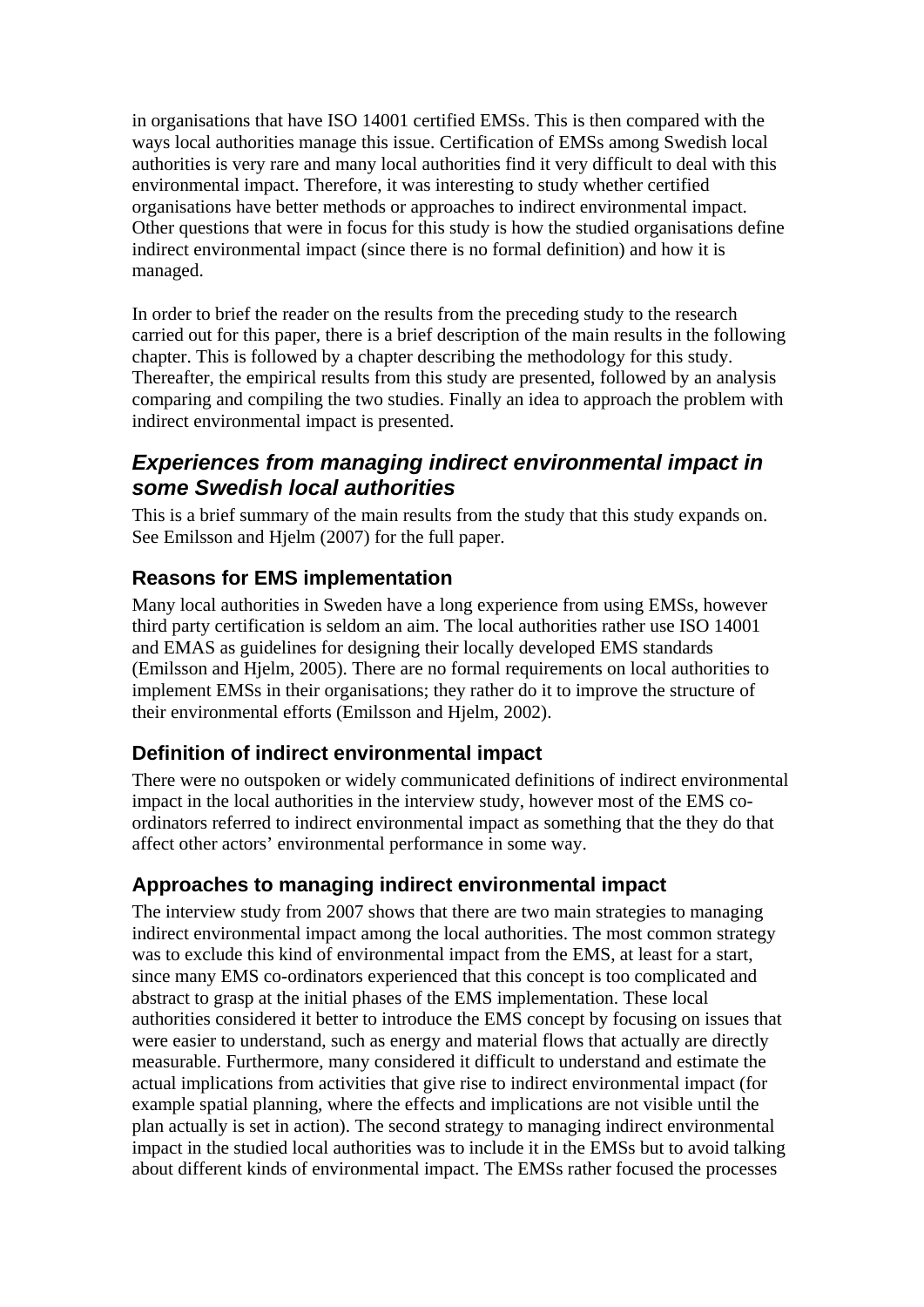in the organisations including all activities in the same way, regardless of whether they are direct or indirect. The local authorities that had this approach thought that defining and explaining the differences in environmental impact rather confused the employees than helped them in their EMS efforts and that the important issue was to see to the whole process and that this approach made it easier to get acceptance for the EMS in the organisations.

Another important issue that was raised by the local authorities in the interview study from 2007 was that managing indirect environmental impact to a high degree was a matter of EMS maturity. It was considered easier to include the indirect environmental impact once the EMS thinking is settled within the organisation and when the employees have become acquainted with the way of thinking and working. Adequate environmental competence/knowledge, communication and interaction, and EMS continuity and priority were considered as the most important factors for this maturity process. If these factors are weak, they were seen as barriers to the maturing process.

# *Methodology*

The research design of this study is based on the methodology for and earlier experiences from our research on indirect environmental impact in local authorities. In order to make the results comparable, similar research questions were formulated for the interviews in this study as in a similar study in Swedish local authorities (see Emilsson and Hjelm, 2007). Interviews were performed in four service delivering companies (two insurance companies and two consultancy firms (in the environmental business)) and in four national government agencies (see table 1).

| Organisation                       | Number of<br>employees | Year of ISO<br>14001<br>certification | <b>ISO 14001</b><br>certificate<br>includes all<br>activities | <b>ISO 9001</b><br>certified |
|------------------------------------|------------------------|---------------------------------------|---------------------------------------------------------------|------------------------------|
| Consultancy firm 1                 | 2000                   | 1997                                  | Yes                                                           | Yes                          |
| Consultancy firm 2                 | 4000                   | 1997                                  | Yes                                                           | Yes                          |
| Insurance company 1                | 290                    | 2003                                  | Yes                                                           | N <sub>0</sub>               |
| Insurance company 2                | 3300                   | 2001                                  | N <sub>o</sub>                                                | N <sub>0</sub>               |
| <b>Swedish Forest Agency</b>       | 1200                   | 2002                                  | Yes                                                           | N <sub>o</sub>               |
| Swedish Land and real estate       | 2200                   | 2003                                  | Yes                                                           | N <sub>o</sub>               |
| registration Agency                |                        |                                       |                                                               |                              |
| <b>Swedish Civil Contingencies</b> | 800                    | 2001                                  | Yes                                                           | N <sub>o</sub>               |
| Agency                             |                        |                                       |                                                               |                              |
| <b>Swedish Chemicals Agency</b>    | 200                    | 2004                                  | Yes                                                           | Yes                          |

#### **Table 1. Brief description of the studied organisations.**

The main prerequisites for choosing these organisations are that they are all in the service sector and that their main environmental impact is of indirect character. A further important requirement for selection was that the organisations should have mature EMSs, since earlier studies show that indirect environmental impact often is left out in the early years of EMS use (see Emilsson and Hjelm, 2007; 2009). Another criterion for selecting organisations for this study was that they were ISO 14001 certified in order to explore how/whether an externally audited EMS included the indirect environmental aspects. All the organisations in this study had 200 or more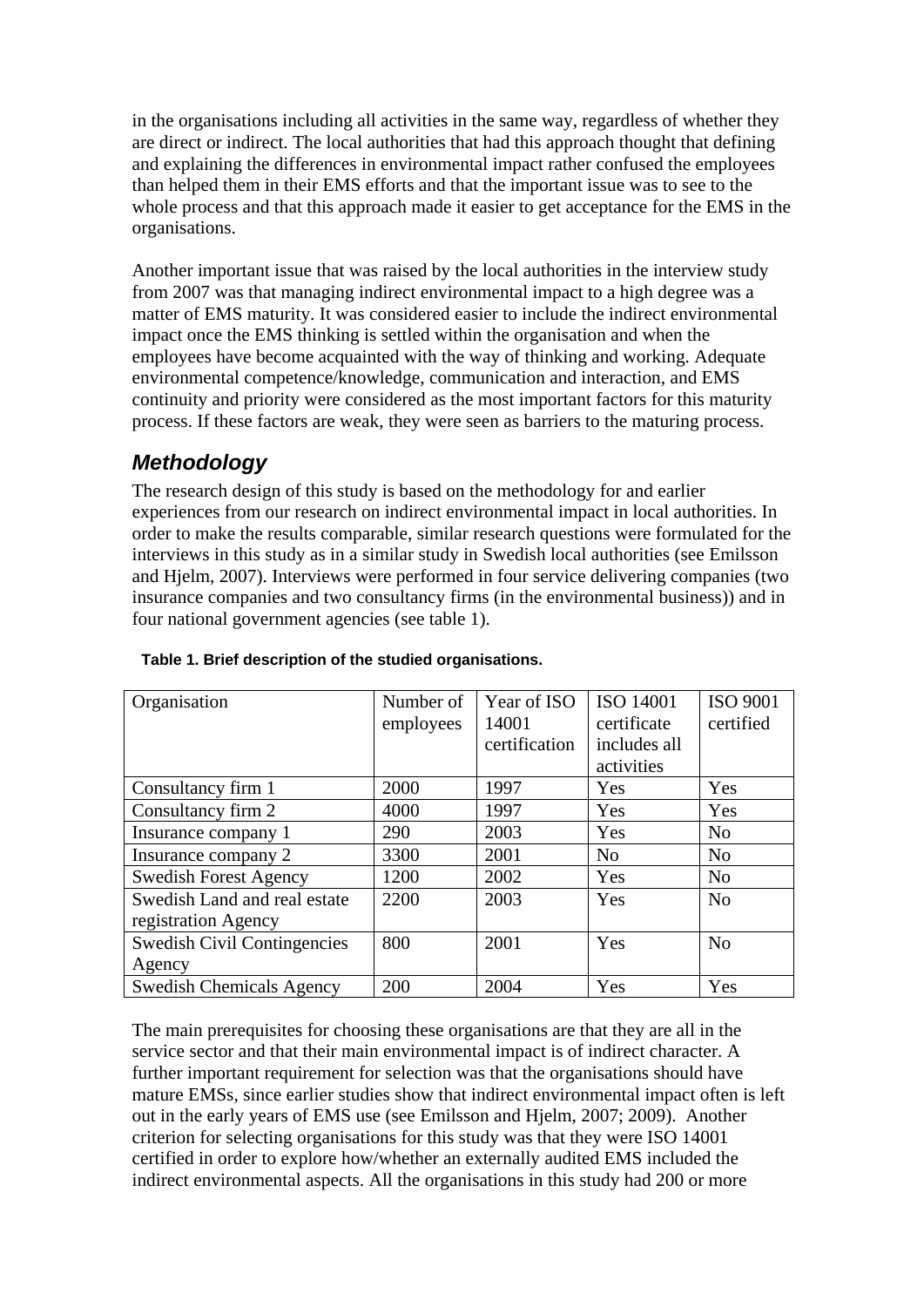employees and they all, with one exception, had an EMS that covered all activities and departments. The exception was an insurance company that had limited their EMS to the processes of damages on cars and properties. Five of the eight organisations were also certified according to ISO 9001.

The environmental manager (or corresponding) in each organisation was interviewed and in total, eight telephone interviews were performed for this study. The interviews were performed in late 2007 and had a semi structured design in order to allow space for the respondents to express their experiences and thoughts on the given topic. Since the purpose of the study was to get a picture of the organisations' attitudes and approaches to indirect environmental impact, the respondents were asked to reply to the questions as representatives of the whole organisations, in order to avoid personal opinions. All interviews were tape recorded and transcribed, word by word, shortly after each interview occasion. The transcriptions were sent to the interviewees in order to confirm their accuracy and thereby ensure the reliability of the empirical evidence of this study.

Once the results from interviews in the central government agencies and the companies were complied and analysed, they were compared with the results from the earlier interview study in the local authorities (see Emilsson and Hjelm, 2007).

Since the sample of organisations is limited, this study does not try and generalise on how indirect environmental impact is managed in the service sector in Sweden as such, it rather tries to find different perspectives and possible solutions on how it is and could be managed.

## *Experiences from managing indirect environmental impact in central government agencies and service companies*

This chapter presents the results from the empirical study for this paper.

## **Reasons for ISO 14001 certification**

The consultancy firms claimed that the customer needs was the main driver for certification of their EMSs, since a certification was considered as legitimising the environmental competency within the companies. The reasons for ISO 14001 certifications in the insurance companies were management driven in order to strengthen the companies' brands. The central government agencies are obliged, by the National Government in Sweden to implement EMSs, however there is no requirement on certification. Nevertheless, many of the central government agencies have certified their EMSs since it was considered as a natural step in the EMS implementation process. However, only one of the central government agencies, Swedish Chemical Agency, said that they would have worked systematically with environmental issues within the internal organisation even without the government requirement because environmental issues are central to their core activities.

#### **Definitions of indirect environmental impact**

Since the concept of indirect environmental impact is vaguely defined in the standards, it was interesting to study how this is term is described in the studied organisations. There are no outspoken definitions of indirect environmental impact in the studied insurance companies. One of them said that they have categorised different areas in which they have an environmental impact and they do not separate direct and indirect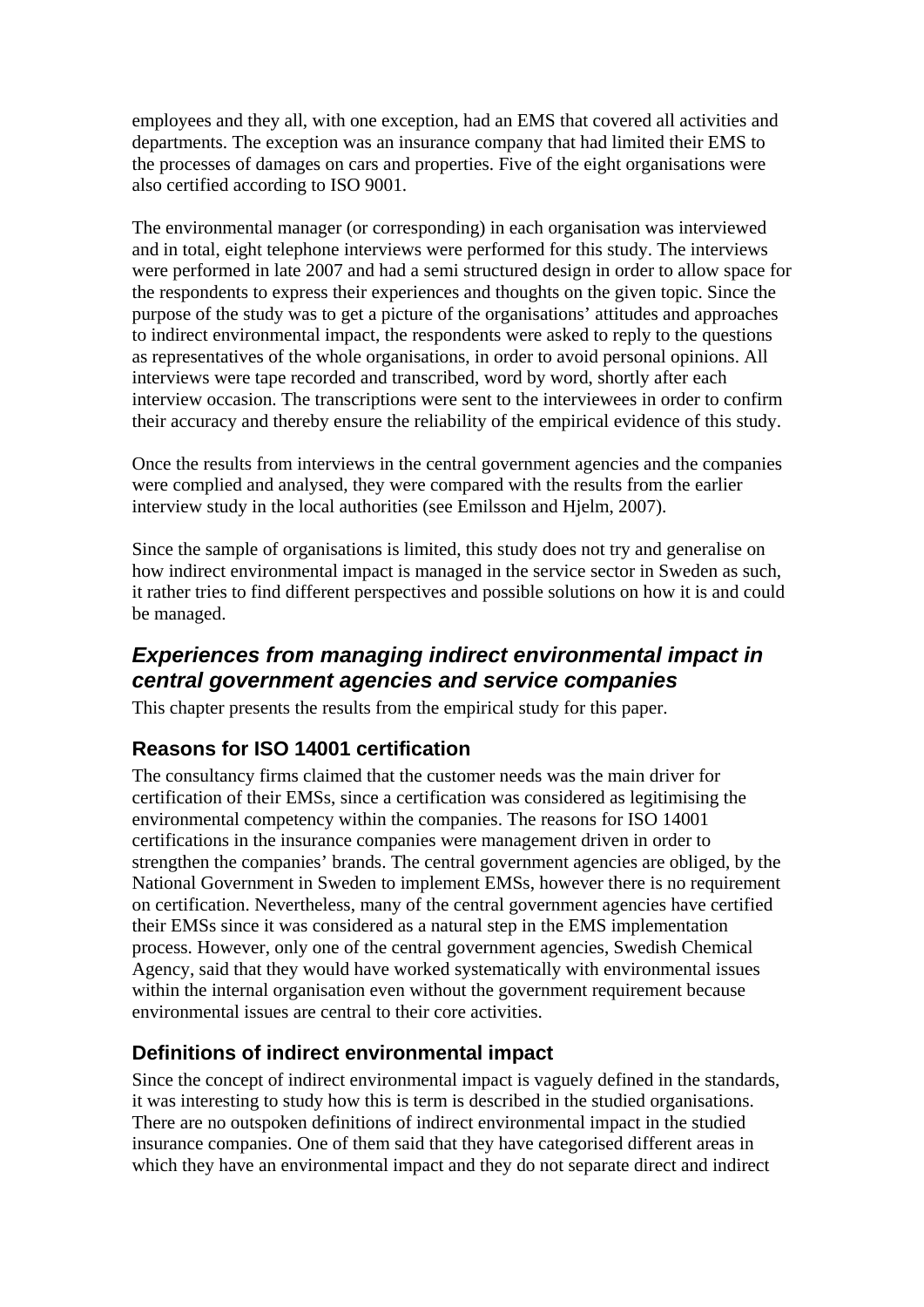environmental impact. The other insurance company said that they do not talk in terms of indirect and direct environmental impact in the organisation; however the environmental impact is classified as direct or indirect in their EMS. The consultancy firms in this study define their indirect environmental impact as the impact they have on their customers' activities and organisations. They also recognise the indirect environmental impact as their companies' most significant environmental impact. The indirect environmental impact that the consultancy firms generate are considered dependent on what kind of services they deliver to their customers, which means that it varies from mission to mission. The indirect environmental impact was also thought of as depending on the size of the missions and on they have.

There is a widely used definition of indirect environmental impact that is used among several central government agencies (Swedish National Audit Office, 1998; authors' translation):

*Indirect environmental impact is constituted by the authority's activities that affect other actors in a way that the environmental performance from their activities, products or services changes*

The central government agencies in this study have, however chosen different ways to interpret this concept. One of them use a similar definition just described above (which also is rather close to the consultancy firms' definition). Another agency has chosen to define all their activities as giving rise to indirect environmental impact (exercise of authority). In two other agencies there are no specific definitions of indirect environmental impact, but they realise that indirect environmental impact is of utmost importance for their environmental performance.

#### **How the organisations manage indirect environmental impact**

The consultancy firms in this study have developed environmental aspect registers for their different types of missions. For example, one of the companies carried out energy efficiency projects. After the projects were completed they went back to their customers in order to measure and follow up how much the customers' had decreased their energy use. Another example of how the consultancy firms manage indirect environmental impact is to give the customer several possible options that fulfil higher environmental standards than baseline standards (such as legislation and established practice) when presenting solutions to their customers. Despite that the consultancy firms had found ways to manage the indirect environmental impact in some areas, they generally experience difficulties in target setting, measurability and follow up of the indirect environmental impact.

The insurance companies agreed on that their most significant environmental impact is restoration of damages, for example when renovating and repairing their customers' properties and belongings. One of the insurance companies had, like the consultancy firms, developed a checklist for environmental requirements/aspects that their partners need to consider when it comes to e.g. renovating buildings and repairing cars. The insurance companies have environmental targets connected to the environmental performance of their partners (there are information efforts attached to these targets).

Like the companies in this study, the central government agencies also mentioned the indirect environmental impact as the most significant for their environmental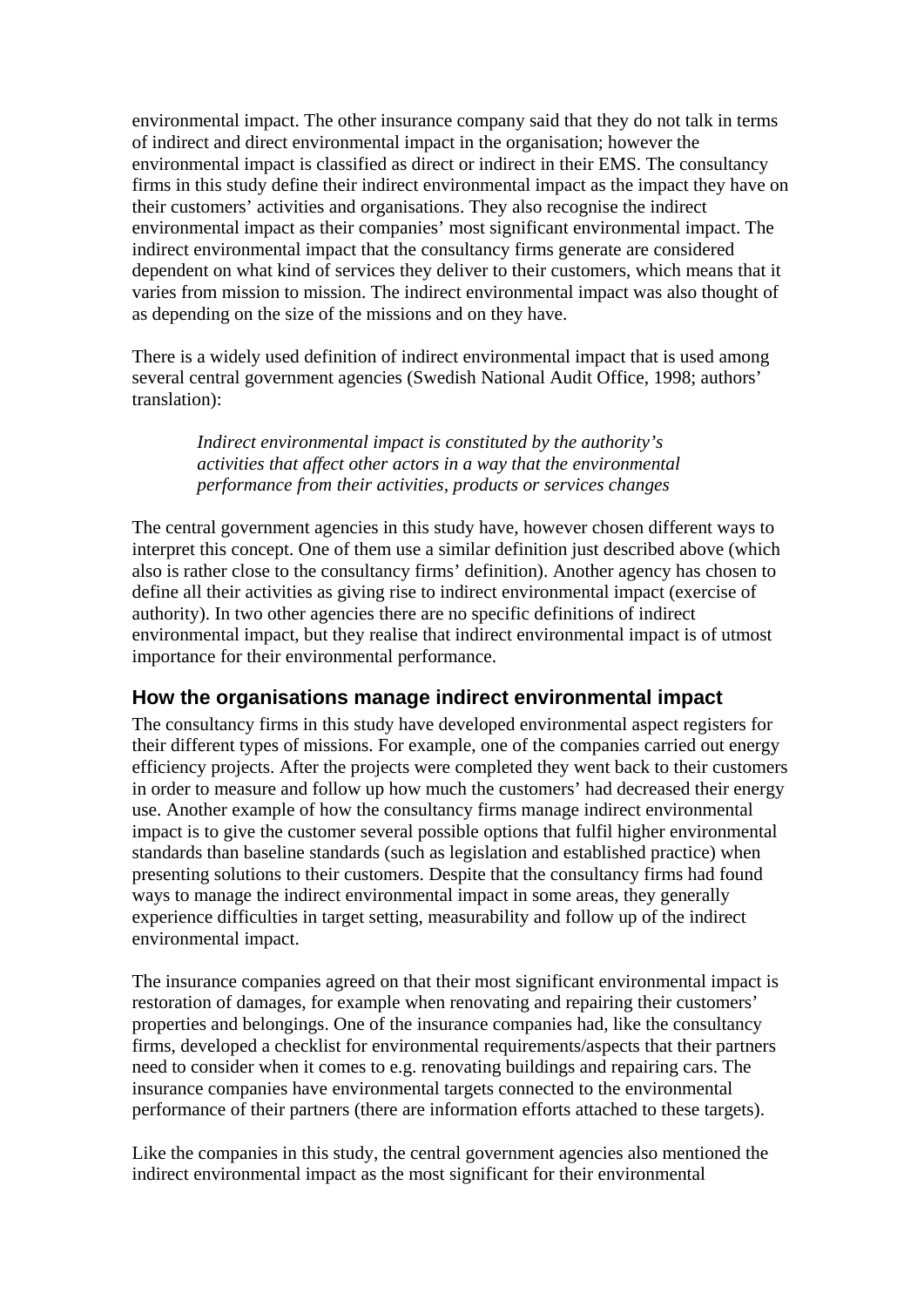performance. Some issues (among many others) that give rise to indirect environmental impact in the central government agencies are advice, directions, decisions, sharing of knowledge. The indirect environmental impact in the Swedish Chemicals Agency is connected to the organisation's activity planning, however there are no environmental targets connected directly to the indirect environmental impact. This agency has a rather integrated approach to their management system where the environmental targets are connected to the quality management targets and the national government's bill of regularization for the agency. This approach, however, was not only related positive experiences, since they felt that it gave rise to vague targets that are difficult to measure and follow up. The turnaround time and information efforts to industry are two examples of their targets that are connected to indirect environmental impact and that are measurable. Apart from these, there are very few environmental targets that are possible to quantify and measure in figures. All central government agencies in this study experienced, like the consultancy firms that the indirect environmental impact is very significant for their activities but also very difficult to measure and follow up. This also makes it difficult for the organisations to estimate whether they improve their environmental performance.

Only one organisation, the Swedish Forest Agency, stated that they do not separate the indirect environmental impact from the direct environmental impact in their EMS. They used to have separate ways of managing these two types of environmental impacts, however, along with the maturity in their EMSs they realised that it is more suitable for their organisation to have an integrated approach to environmental impact. - When there were separate systems for direct and indirect environmental impact, there was a risk that only the direct environmental impact was focused due to its nature of being more concrete and measurability (and thereby identifying improvements), said the environmental co-ordinator, who also experienced that this approach also has led to that it has become easier for the employees that operate in the EMS.

# *Analysis*

The differences in how the insurance companies, the consultancy firms, the central government agencies and the local authorities that were studied are strikingly few. Despite that the local authorities in general are less EMS experienced compared to the organisations in this study and despite that the organisations in this study, unlike the local authorities, are ISO 14001 certified, their approaches are rather similar. However the sample of studied organisations is small, which means that it is not possible to make any general conclusions.

The definitions of indirect environmental impact vary slightly from organisation to organisation, however the tenor is more or less the same. There is, in several of the organisations no communicated and widely spread definition of the concept, however there is often a (informal) definition that the environmental co-ordinators use. All organisations in this study as well as those in the local authority study acknowledge indirect environmental impact as their most important.

#### **Managing indirect environmental impact**

When comparing the results from the study among local authorities and the results from this study, it can be noted that there are a few differences concerning how indirect environmental impact is managed. As mentioned earlier, in the case of the local authorities, there were two main strategies, where the first and most common strategy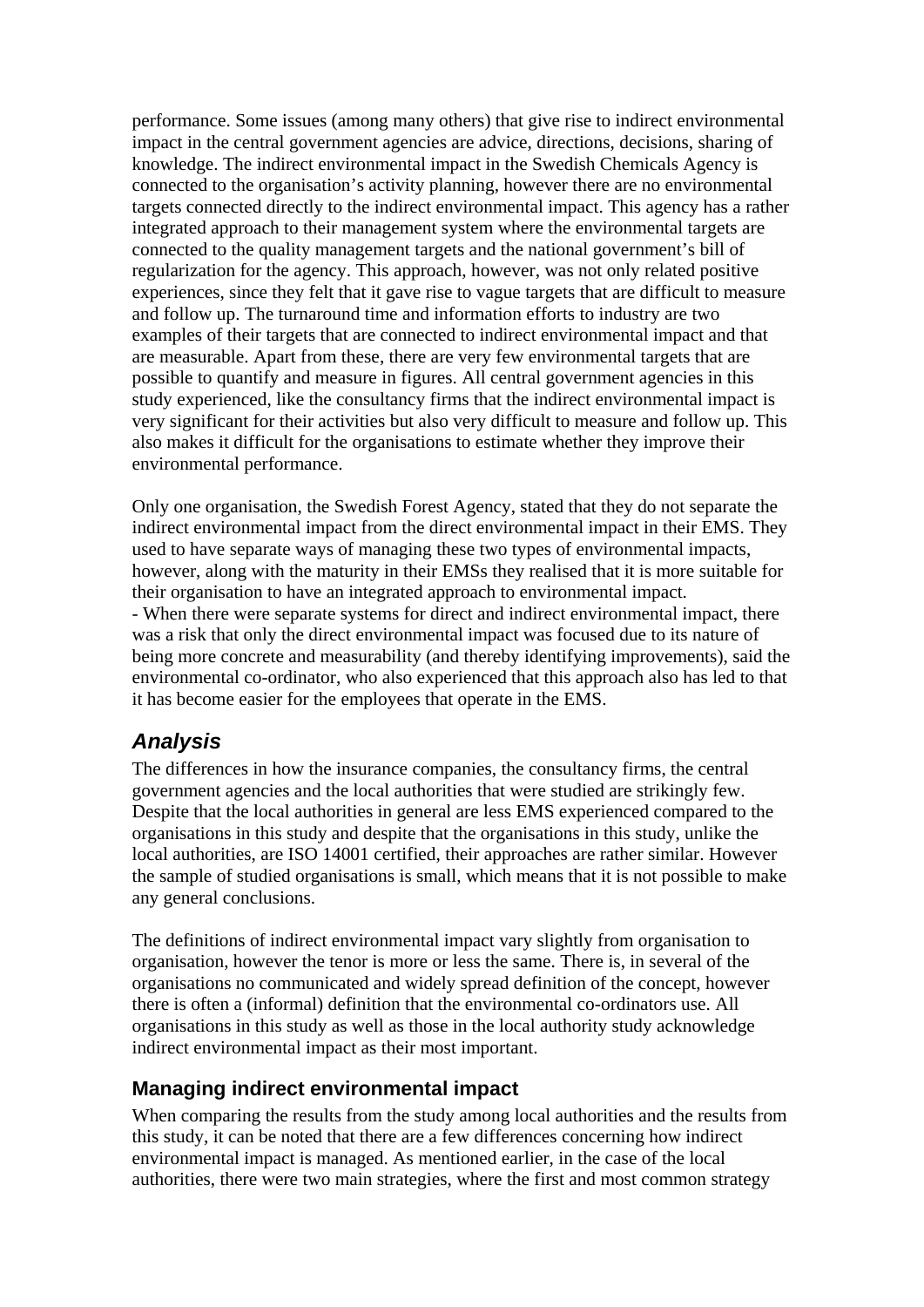was to exclude the indirect environmental impact from the EMS, at least in the initial phase of the implementation process (Emilsson and Hjelm, 2007). In this study, however, all of the organisations try to include the indirect environmental impact in their EMSs, however it is not always found easy. One reason for this difference could be related to that the EMSs in the organisations in this study generally are more mature compared to the ones in the local authorities. This could possibly be connected to their ISO 14001 certifications. Another possible reason for this difference could derive from the fact that the organisations in this study have far more limited field of activity compared to local authorities, which means that it should be easier to work out ways for managing their environmental impact. Something that local authorities as well as the organisations in this study have in common is that they all acknowledge the difficulties in setting targets, measure and follow up the indirect environmental impact.

Measurability is something that is considered very important in the ISO 14001 standard, however in the revised version of the standard from 2004, it opens up for other ways of follow up by saying that targets and objectives should be measurable where possible (ISO, 2004). Wee and Quazis (2005), on the other hand, consider the measurability as the most important factor for an effective EMS. If there are too vague targets and if they are difficult to measure, how can the organisation estimate whether they have achieved any improvements?

#### **Process based management – a possible solution for managing indirect environmental impact?**

The second identified strategy for managing indirect environmental impact in the local authority study was to try and overcome the difficulties with indirect environmental impact by having a more integrated approach to their management of the environmental impact from the organisations (Emilsson and Hjelm, 2007). One of the central government agencies in this study has also chosen this strategy. These organisations focus on the organisation's processes and manage everything with the same approach. Process based management could perhaps be a solution to overcome some of the problems connected to managing indirect environmental impact. As the concept implies, this management approach focus on the organisation's processes. This means that the processes have significant impact on how the activities are designed, how the organisations are managed and how they develop as organisations. The main challenge when having a process based approach to management is to identify the processes, since many organisations have a functions' oriented approach (Ljungberg and Larsson, 2001). The functions' oriented organisation is characterized by rather firm structures (concerning e.g. hierarchy, roles and responsibilities) which give the actors within the organisation a certain feeling of security. In process focused organisations, the organisation is regarded as a social system rather than a technical system (as is the case in function oriented organisations). In a function oriented organisation, it is the functions that have the power to control and manage and develop the organisation and its activities, whereas in the process oriented organisation, there is a strong focus on the competency of the employees and on develop competency resource centres. The process oriented organisation focuses on achieving some kind of target for each of the processes, and in these targets the stakeholder (which could be customers, employees, owners etc, depending on process) is in focus (Ljungberg and Larsson, 2001).

When applying process based management, the measurement and follow up of processes do not necessarily have to be connected to figures and diagrams. The focus is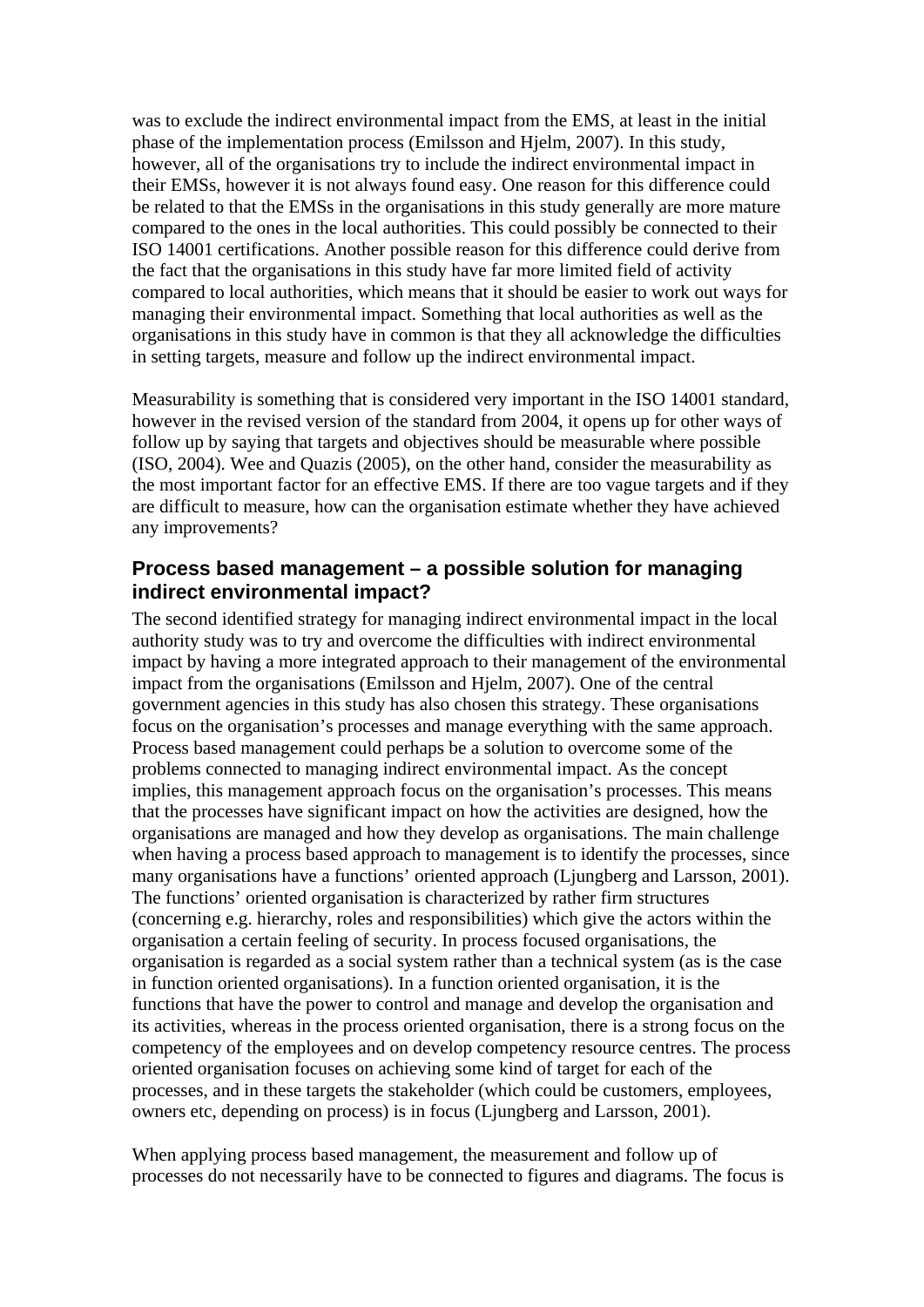rather on creating knowledge in the organisation that leads to increased understanding, development and improvement (Ljungberg and Larsson, 2001). Having this approach, it is important to carefully consider what factors that are important for achieving each goal in order to ensure that the measurements give the organisation a hint of where it is heading. This measurement approach could also identify problems in the processes. There is a risk that the organisation put too much effort in the measurement without thinking of what the measurements should be used for. There is a challenge in measuring the right things.

Turing back to the problem with indirect environmental impact, it could be indicated that the organisations still are stuck in the old measurement tradition where they focus on control of an isolated system. If the organisations had a more integrated approach to their environmental management, they could perhaps get a better understanding of what is important to manage and how it should be managed and measured. This could lead to that they find it easier to set more appropriate goals that do not necessarily have to be qualitative. As to the organisations in this study, they referred to the difficulty in designing quantifiable targets and measuring the indirect environmental impact. One reason for this could be that they do not yet have maturity or understanding to see alternative ways of setting targets or that they do not see this in the context of their total environmental impact. However, it could also have to do with that the top management wants figures and diagrams on the performance since this still is the most accepted way of measuring and follow up activities.

There is, however a risk with an integrated process based approach to environmental impact (Emilsson and Hjelm, 2007). The indirect environmental impact could be neglected, meaning that the EMSs still focuses on the direct environmental impact. This means that the indirect environmental impact is managed in theory, but in practice it is mainly the direct environmental impact that is dealt with within the EMS. When there is an outspoken categorisation of the different types of environmental impact, it is more difficult to neglect the indirect environmental impact.

## *Concluding remarks*

This study elucidates that organisations in the service sector experience difficulties in managing their indirect environmental impact. This is a problem since the most significant environmental impact caused by these organisations can be classified as indirect. Informal issues such as awareness, attitudes as well as the more formal issues such as strategies and policies are of great importance for the organisations when it comes to their environmental performance and their effect on climate change. Having well educated personnel, a well communicated strategy on how these issues should be managed within each specific organisation, there should be a greater chance that the organisations achieve improvements in this area. This could be enhanced by a process approach that set the environmental issues in general and the climate issues in particular in a wider context, that could pave the way for an increased understanding of how and what the organisations do that affect the environment and how and what could be done to improve their environmental performance. Process based management could have a potential of being one (out of several) solution(s) to overcome some of the problems with the management of indirect environmental impact. However, it is important that the organisations identify their processes and in what processes and where that (indirect) environmental impact occurs.